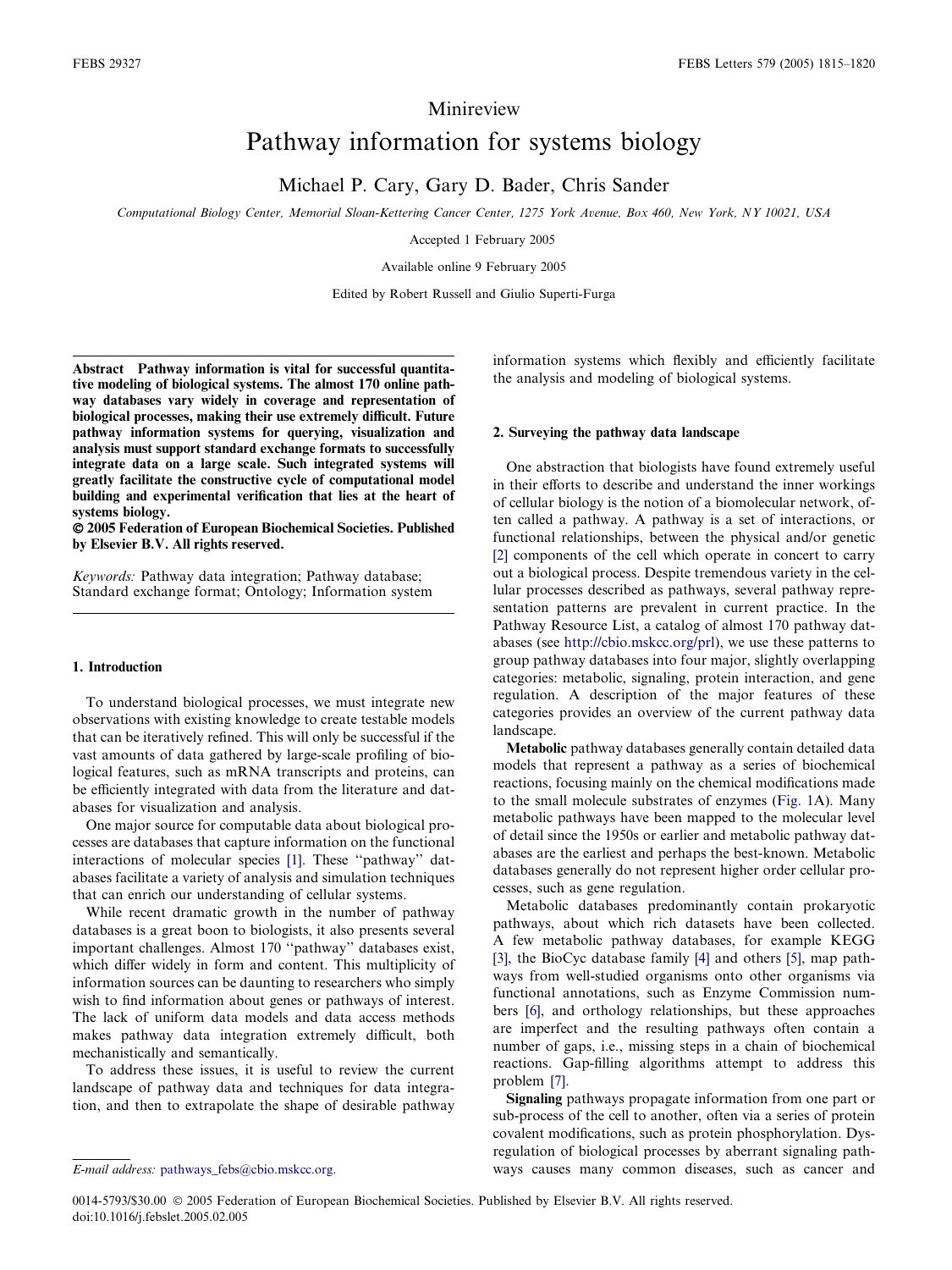<span id="page-1-0"></span>

Fig. 1. Common alternative representations of pathway data. (A) Section of the glycolysis 1 pathway diagram from EcoCyc [\[50\],](#page-5-0) drawn in high detail mode, showing a single biochemical reaction. Blue arrows depict biochemical conversion of substrates to products. The conversion arrows are labeled with the catalyzing enzyme using gold text. (B) Section of a molecular interaction map from the eMIM resource [\[51\]](#page-5-0) showing regulation of hypoxiaresponsive genes. Diagram shows phosphorylation events (blue arrows originating in blue letter Ps; phosphorylation sites, if known, are abbreviated in superscript, e.g., S209 = serine 209), inhibitory relationships (red flat-headed arrows), enzymatic stimulation of events (green lines ending in open circles), binding interactions (black double-headed arrows), and non-specific stimulation of events (green arrows). Proteins are shown in black ovals, nodes (filled circles) placed on lines represent the products of processes; e.g., the node on the binding interaction arrow between eIF4E and eIF4G represents the eIF4E:eIF4G complex. (C) Section of the WNT pathway diagram from HPRD [\[21\]](#page-4-0). Proteins identified as important components of the pathway are shown as red boxes, other proteins are depicted as small yellow circles. Protein–protein interactions are drawn as edges between proteins. (D) Section of the endomesoderm gene network in the BioTapestry network viewer (see [http://www.biotapestry.org\)](http://www.biotapestry.org). Genes are shown as short, thick horizontal lines. Gene products are represented as short vertical arrows originating at genes and ending in right angles. Activating and inhibitory relationships are shown as normal and flat-headed arrows, respectively, drawn from gene products to regulated genes.

diabetes [\[8,9\].](#page-4-0) Though not as well-established as metabolic pathway databases, signaling pathway databases are being actively constructed by a number of groups.

As many signaling pathways are present only in multi-cellular organisms, signaling databases tend to focus on eukaryotes. These organisms are much more complex and less well-studied than some bacteria and their signaling pathways appear to be more diverse than metabolic pathways. Accordingly, signaling pathway databases tend to use higher level abstractions compared to metabolic databases (Fig. 1B). For example, CSNDB [\[10\],](#page-4-0) TRANSPATH [\[11\]](#page-4-0) and others [\[12,13\]](#page-4-0), often forego detailed description of the biochemical reactions involved in signaling and instead use generic concepts of activation and inhibition.

Protein interaction databases contain by far the largest number of interactions of any type of pathway database. Large amounts of protein interactions (protein–protein, protein– DNA, etc.) are generated by various large-scale experimental methods, unlike metabolic and signaling pathway data, which are generated primarily by traditional small-scale experimental techniques [\[14\].](#page-4-0) A well-known problem with most high throughput methods of detecting molecular interactions is the high rate of false positive results they generate [\[15\]](#page-4-0). Protein interactions detected by these methods should therefore be treated with less confidence until they have been verified by repeated observations or orthogonal experiments [\[16\],](#page-4-0) and storing experimental evidence for each interaction is important for most protein interaction databases.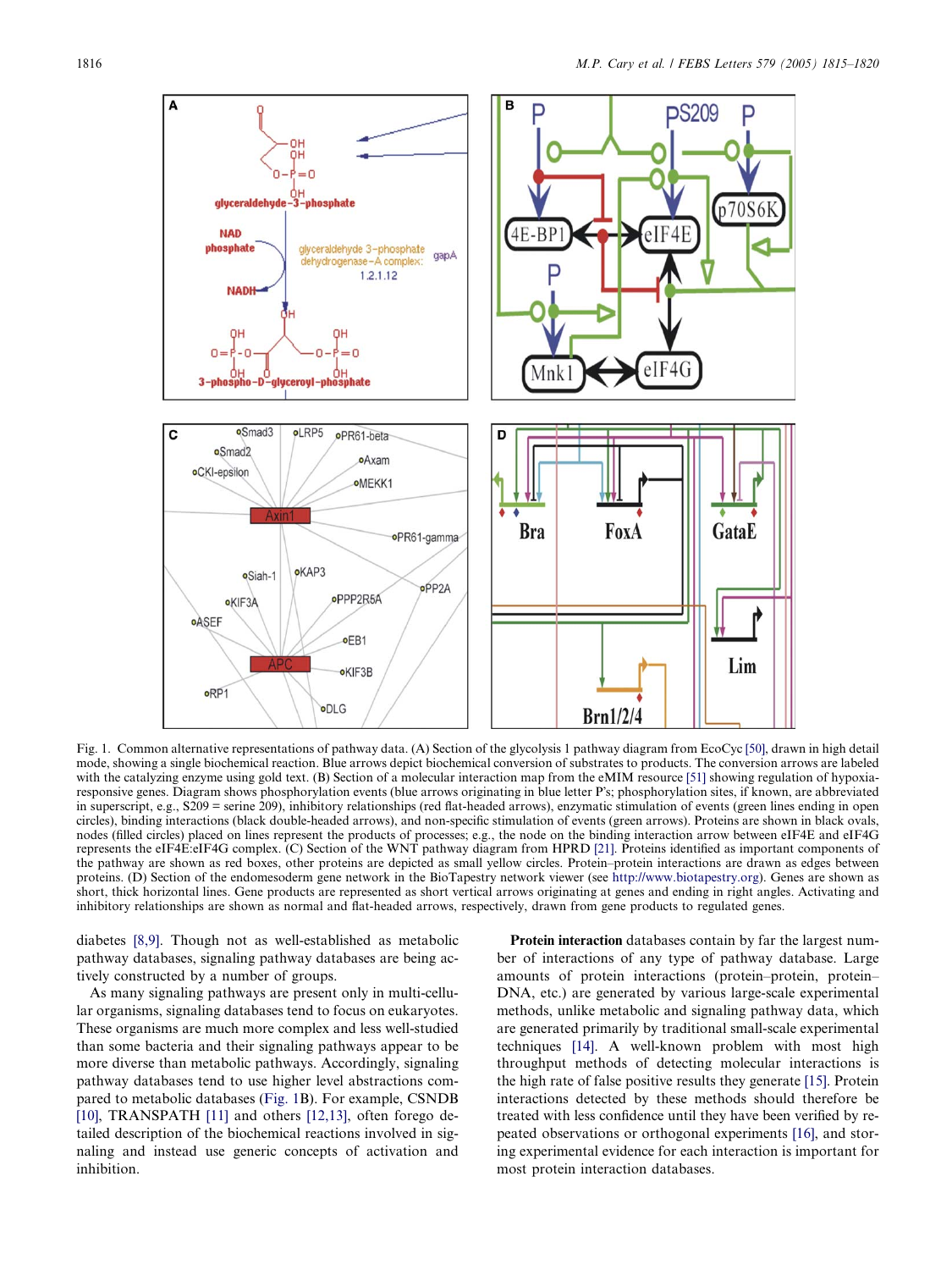Of the various types of pathway databases, protein interaction databases tend to be the least detailed ([Fig. 1C](#page-1-0)), although they often have broad organism coverage [\[17,18\].](#page-4-0) GRID [\[19\]](#page-4-0), for example, stores only the that fact that an interaction was observed between two proteins in at least one experiment. Some databases add additional detail, such as binding sites or, if known, the functional consequences of an interaction on the participants [\[20,21\].](#page-4-0)

Gene regulation databases currently tend to focus on the relationships between transcription factors and the genes they regulate ([Fig. 1](#page-1-0)D). These databases also have broad organism coverage and share features with both signaling and protein interaction databases, as they collect protein–DNA interactions [\[22\]](#page-4-0) and regulatory (activation and inhibition) events [\[23\]](#page-4-0). Some genetic regulatory databases incorporate protein– DNA binding data from high-throughput assays, such as chromatin immunoprecipitation followed by cDNA microarray analysis ( $ChIP<sup>2</sup>$ ) [\[24\].](#page-4-0) This transcription factor-DNA binding information only indicates that the prerequisite of classical gene regulation, transcription factor binding upstream of a regulated gene, can occur – it does not provide information on the functional consequences, if any, of a DNA–protein binding interaction. Other aspects of gene regulation, such as control of alternative splicing, post-transcriptional regulation of protein expression and regulation of the degradation of gene products, are currently rarely covered in gene regulation databases.

Though the attributes 'metabolic', 'signaling', 'protein interaction', and 'gene regulation' serve as useful distinctions for discussing pathway data, these categories arise from experimental capabilities, research trends and common abstractions of biological relationships, and do not correspond closely to physical or chemical features of cellular biology. Furthermore, this classification scheme is not logically disjoint, universally accepted, nor all inclusive. Some databases span multiple categories, such as Reactome [\[25\]](#page-4-0), which we might classify as both a metabolic and a signaling database. Others do not fit into these categories, such as those that store genetic interactions [\[26\]](#page-4-0), and databases that store literature co-cited gene name links [\[27\]](#page-4-0) or more detailed literature extracted links [\[28\]](#page-4-0). While these databases may not be universally considered pathway databases, they contain valuable functional links between genes, many of which are not available in other pathway databases. While integration of these diverse data sets is challenging, an inclusive definition of pathway data is necessary to cover existing knowledge and to generate flexible and accurate input for model building in systems biology.

#### 3. Using pathway data to answer biological questions

The principal motivation for building pathway databases and information systems (Fig. 2) is to facilitate qualitative and quantitative modeling of biological systems, outside of the direct capacity of the human brain, using software on powerful computers. A wide range of techniques have been developed that use pathway data of varying detail to answer specific biological questions.

Questions such as 'What are the fundamental design patterns in the system?', 'What are the key relationships between system components?' and 'What are the physiological effects



Fig. 2. The iterative biological system modeling method. Biological knowledge from a variety of sources, including molecular interaction surveys and molecular and genetic profiles, pathway databases and literature populate information systems that support data storage, querying, visualization and analysis. These information systems support the construction of computational models of cellular processes, which are used to make testable predictions of cellular behavior. Experimental results must be compared to these predictions and used for model refinement.

of system perturbation? can be answered using quantitative and qualitative modeling. Quantitative modeling, such as representing a dynamic chemical process using a system of differential rate equations, requires highly detailed pathway information, such as kinetic constants, initial concentrations and clear connectivity of reactions. Some of this information is available in metabolic pathway databases and the literature [\[29\]](#page-5-0).

Qualitative models are easier to build because they require much less detailed knowledge of the system. Using only topography information [\[30\]](#page-5-0) and/or qualitative information about reaction rates (e.g., fast or slow) [\[31\],](#page-5-0) qualitative models can discover system properties not apparent in static pathway data.

Evolution-focused questions, such as 'Which biological processes are homologous?, can be answered using techniques that identify common functional motifs and design principles, e.g., through species comparison. For example, PathBLAST [\[32\]](#page-5-0) can align protein–protein interaction networks and process algebra techniques [\[33\]](#page-5-0) can be used to formally define process homology (bi-similarity).

Though many pathway databases only store interactions between genes, proteins and other cellular components, there is clear evidence for higher-order organization in these networks. Can we determine how networks are organized and create abstractions that serve as more effective descriptions of network features? A number of groups have tried to answer this question using only the molecular interaction network topology [\[34\].](#page-5-0) Molecular interaction networks have been found to cluster into regions that represent complexes [\[35\]](#page-5-0) or processes [\[36\]](#page-5-0). Statistically over-represented motifs have also been found [\[37\]](#page-5-0) and some of these have been thoroughly analyzed [\[38\]](#page-5-0).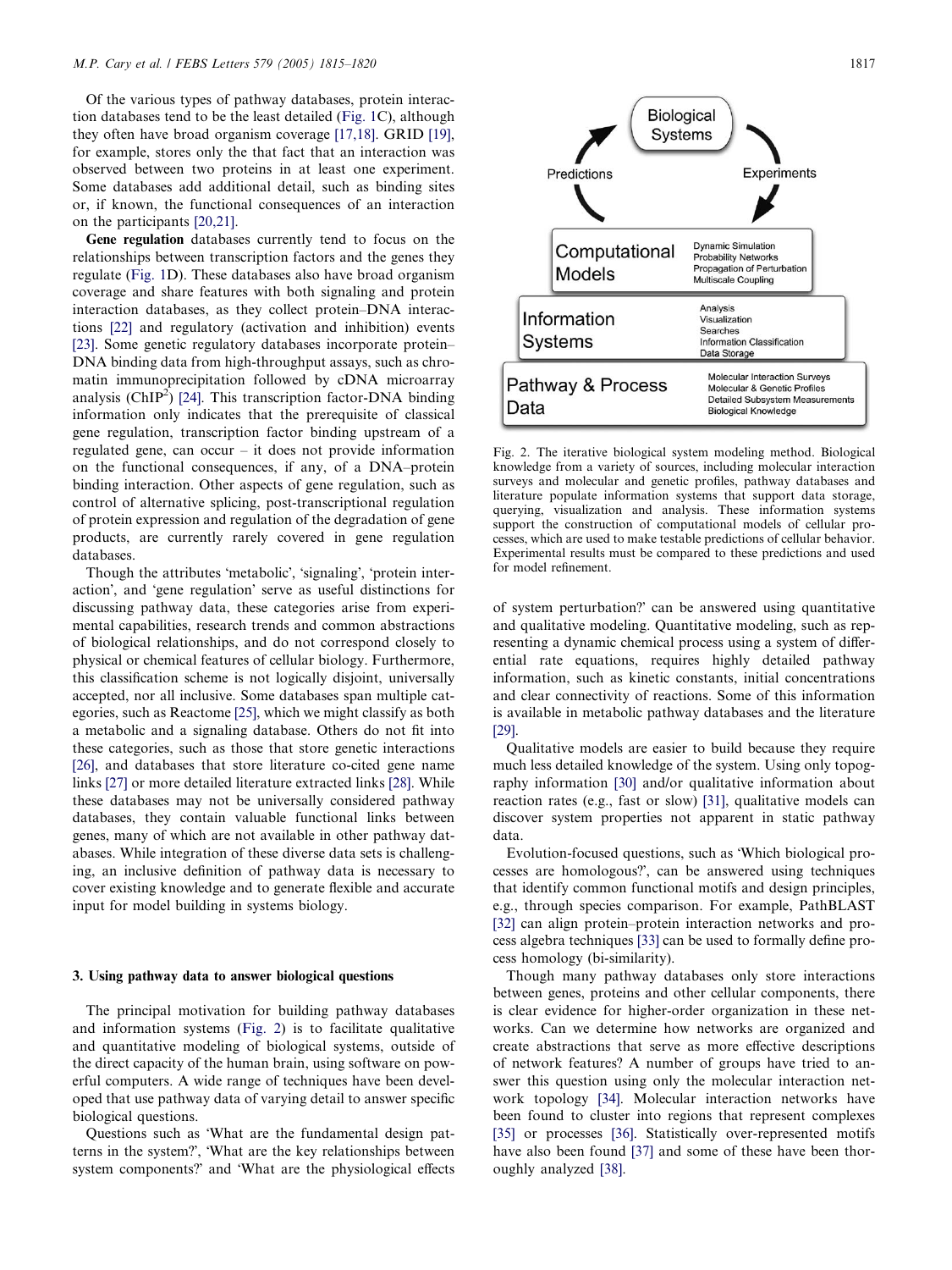Basic questions, such as 'What is the function of my gene?' are still vitally important, since the majority of genes in most genomes have no known function. Examining genes in the network context can help answer this question. For example, a protein of unknown function connected to a set of proteins involved in the same biological process is likely to function in that process as well [\[39,40\].](#page-5-0)

Less-detailed pathway data, such as proteomics-based protein–protein interactions, can be used to answer questions like -What network patterns allow prediction of new interactions? For example, statistically significant domain–domain correlations in a protein interaction network have been used to hypothesize that certain domains mediate binding interactions and to predict new interactions [\[41,42\]](#page-5-0). Machine learning techniques can also be used to predict protein–protein [\[43\]](#page-5-0) or genetic interactions [\[44\].](#page-5-0)

Finally, questions such as 'What biologically relevant patterns in molecular and genetic profiling data relate to disease? are vitally important for clinical health research and require a large amount of pathway data to answer effectively. For example, transcriptionally active neighborhoods or regions in an integrated pathway network that correlate with disease state may indicate active pathway components that play a role in disease progression and provide leads for further study [\[45,46\]](#page-5-0).

#### 4. Pathway data integration for systems biology

The power of many pathway analysis techniques is proportional to the amount of input pathway data. For example, the activity centers algorithm [\[46\]](#page-5-0) relies on connections between genes in order to detect regions of the interaction network that are up- or downregulated; missing connections could cause an important active region to go unnoticed by the algorithm. Thus, it is vital that as much pathway data as possible is available for the organism being studied.

The diversity among pathway databases makes this challenging. Differences in data models, data access methods, file formats and subtle semantic differences in shared terms create numerous difficulties for those attempting to gather and analyze data from multiple sources. Creation of a new data model is sometimes important for a particular group's research, the continued proliferation of new pathway databases, each with their own format, aggravates the data integration problem.

One way to overcome this challenge is to develop a widely supported pathway data standard. Data standards reduce the total number of translation operations needed to exchange data between multiple sources (from  $n^2 - n$  to  $2n$ , where *n* is the total number of data suppliers and consumers). They also distribute the reduced translation burden more evenly between data consumers and data providers and facilitate collaboration and accessibility of pathway data to newcomers, thus promoting growth. Because of this, data standards are one of the few scalable data integration strategies (see [\[47\]](#page-5-0) for a recent review).

Pathway data standards exist, but none cover all aspects of pathway data [\(Fig. 3](#page-4-0)). CellML [\[48\]](#page-5-0) and SBML [\[49\]](#page-5-0) both are designed to represent quantitative pathway simulation models that can be exchanged between simulation software packages. Since they do not contain data types for many concepts commonly represented in pathway databases, such as 'transport' or

'RNA', these formats are not well suited for data exchange between databases.

The Proteomics Standards Initiative's Molecular Interaction (PSI-MI) format [\[48\],](#page-5-0) has been developed recently to exchange molecular interaction data between major protein–protein interaction databases. PSI-MI is developed in a practical leveled approach, following the lead of SBML, in which each level adds additional data representation capabilities. PSI-MI Level 1 is designed to represent proteomics protein–protein interaction data, including experimental method description. PSI-MI Level 2 expands this scope to include interactions involving small molecules, DNA and RNA. Though it is relatively new, a number of molecular interaction databases already support data export in the PSI-MI format (e.g., BIND [\[20\],](#page-4-0) DIP [\[16\]](#page-4-0), HPRD [\[21\],](#page-4-0) IntAct [\[17\]](#page-4-0), and MINT [\[18\]](#page-4-0)).

To capture more of the pathway data that currently resides in databases, BioPAX [\(http://www.biopax.org\)](http://www.biopax.org) is being developed by various pathway database groups, also using a leveled approach. Because many less-detailed data types that exist in the pathway data space are difficult to represent in a highly detailed format, the BioPAX ontology allows representation of multiple levels of data resolution using an abstraction hierarchy. This feature is essential for capturing data from the disparate sources of pathway data in a convenient manner. BioPAX Level 1, released in mid-2004, is designed to represent metabolic pathway data and Level 2, near release, adds support for PSI-MI molecular interaction data. Future levels of the format will expand scope to include signaling pathways and genetic interactions.

### 5. Future directions

The ultimate aim of projects like PSI-MI and BioPAX is to enable effortless collection of pathway data so that it may be efficiently applied to answer biological questions. Ideally, biologists should never need to perform time-consuming data collection tasks in order to perform a particular analysis. Instead, they should be able to locate, retrieve and apply data of interest without worrying about data models, exchange formats, or integration methods.

To achieve this goal, data standards must become broadly adopted by pathway databases. This would enable a variety of large-scale data integration approaches, such as a centralized or distributed pathway data warehouse or a query engine able to retrieve data from multiple standards-compliant primary databases. Importantly, pathway data analysis tools must be built to interface with these integration systems to make pathway data retrieval painless.

Widely accepted data standards and integration infrastructure can also streamline one limiting factor for pathway database growth, namely pathway database curation through manual scientific literature mining. A unified, but distributed curation effort built on accepted curation and data validation tools, involving many biologists, may finally provide a costeffective data entry solution that scales with exponential data growth. Journals could support this effort by making public pathway data deposition a precondition for publication, as many have done with sequence and structure data.

With public data sharing infrastructure, we can build software platforms that allow high-level and effective pathway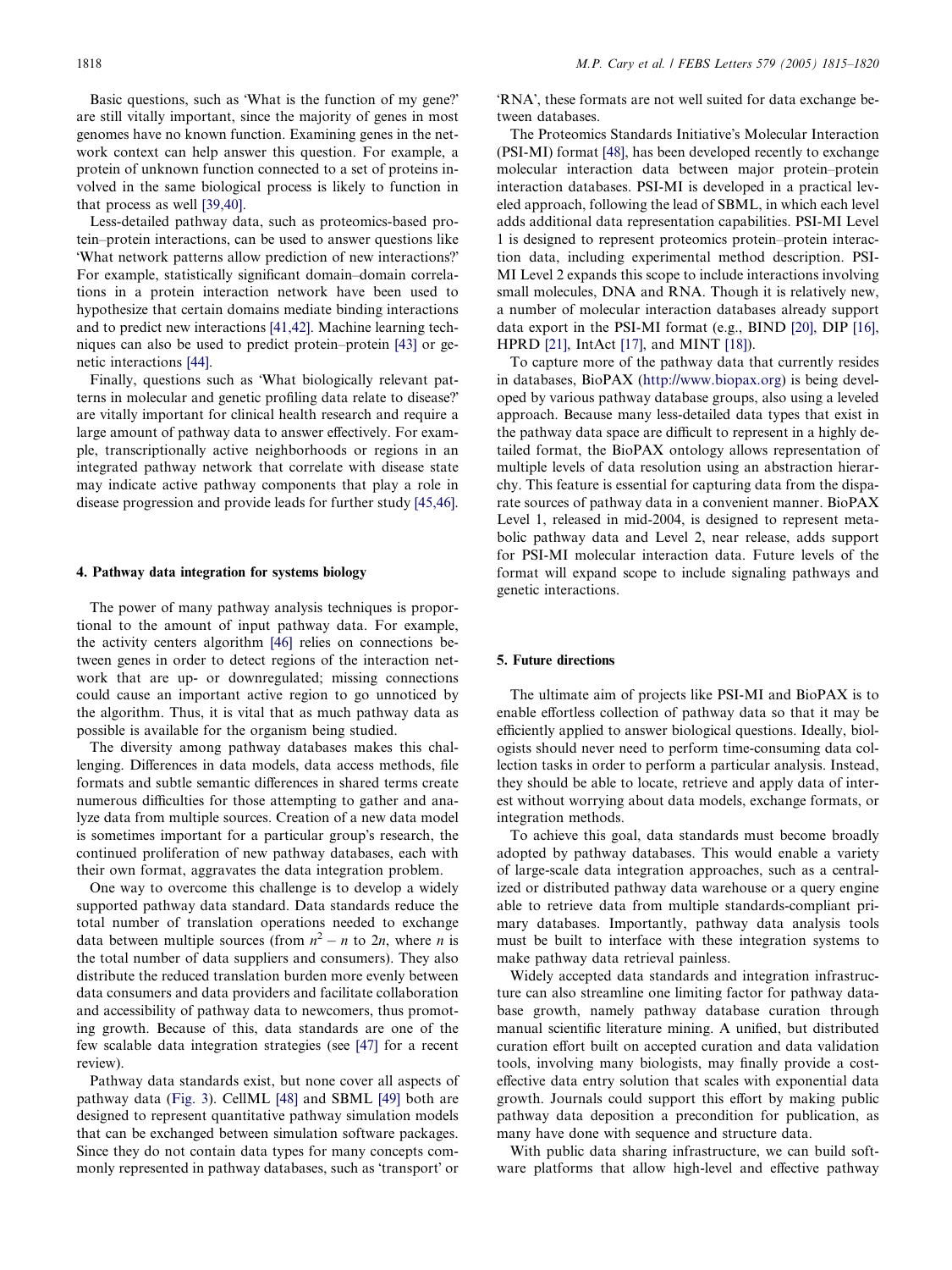<span id="page-4-0"></span>

Fig. 3. Data coverage of pathway data formats. Pathway data space is represented two-dimensionally with physical entity classes vertically and interaction types horizontally. Approximate coverage of this space by each pathway data format is represented with colored boxes; database exchange formats are shown in blue, simulation model exchange formats are shown in green. Versions (e.g., level 1, 2, etc.) of a format that have different scope are drawn in separate boxes; formats with similar scope are shown in the same box. The dashed border indicates planned versions not yet available.

data manipulation and analysis using natural biological abstractions. When combined with the trend towards cheap, high-throughput cellular profiling technology, we can imagine a swift convergence on biological process understanding through iterative systems biology modeling methods.

#### References

- [1] Ideker, T., Galitski, T. and Hood, L. (2001) A new approach to decoding life: systems biology. Annu. Rev. Genomics Hum. Genet. 2, 343–372.
- [2] Tong, A.H., et al. (2004) Global mapping of the yeast genetic interaction network. Science 303 (5659), 808–813.
- [3] Kanehisa, M., et al. (2004) The KEGG resource for deciphering the genome. Nucleic Acids Res. 32 (Database issue), D277–D280.
- [4] Romero, P., et al. (2005) Computational prediction of human metabolic pathways from the complete human genome. Genome Biol. 6 (1), R2.
- [5] Overbeek, R., et al. (2000) WIT: integrated system for highthroughput genome sequence analysis and metabolic reconstruction. Nucleic Acids Res. 28 (1), 123–125.
- [6] Nomenclature committee of the international union of biochemistry and molecular biology (NC-IUBMB), Enzyme Supplement 5 (1999) Eur. J. Biochem. 264 (2), 610–650.
- Green, M.L. and Karp, P.D. (2004) A Bayesian method for identifying missing enzymes in predicted metabolic pathway databases. BMC Bioinformatics 5 (1), 76.
- [8] Hahn, W.C. and Weinberg, R.A. (2002) Modelling the molecular circuitry of cancer. Nat. Rev. Cancer 2 (5), 331–341.
- [9] Flyvbjerg, A., et al. (2004) The involvement of growth hormone (GH), insulin-like growth factors (IGFs) and vascular endothelial growth factor (VEGF) in diabetic kidney disease. Curr. Pharm. Des. 10 (27), 3385–3394.
- [10] Takai-Igarashi, T., Nadaoka, Y. and Kaminuma, T. (1998) A database for cell signaling networks. J. Comput. Biol. 5 (4), 747– 754.
- [11] Schacherer, F., et al. (2001) The TRANSPATH signal transduction database: a knowledge base on signal transduction networks. Bioinformatics 17 (11), 1053–1057.
- [12] Fukuda, K. and Takagi, T. (2001) Knowledge representation of signal transduction pathways. Bioinformatics  $17$  (9), 829–837.
- [13] Demir, E., et al. (2002) PATIKA: an integrated visual environment for collaborative construction and analysis of cellular pathways. Bioinformatics 18 (7), 996–1003.
- [14] Bader, G.D., et al. (2003) Functional genomics and proteomics: charting a multidimensional map of the yeast cell. Trends Cell Biol. 13 (7), 344–356.
- [15] von Mering, C., et al. (2002) Comparative assessment of largescale data sets of protein–protein interactions. Nature 417 (6887), 399–403.
- [16] Salwinski, L., et al. (2004) The database of interacting proteins: 2004 update. Nucleic Acids Res. 32 (Database issue), D449–D451.
- [17] Hermjakob, H., et al. (2004) IntAct: an open source molecular interaction database. Nucleic Acids Res. 32 (1), D452–D455.
- [18] Zanzoni, A., et al. (2002) MINT: a Molecular INTeraction database. FEBS Lett. 513 (1), 135–140.
- [19] Breitkreutz, B.J., Stark, C. and Tyers, M. (2003) The GRID: the general repository for interaction datasets. Genome Biol. 4 (3), R23.
- [20] Bader, G.D., Betel, D. and Hogue, C.W. (2003) BIND: the biomolecular interaction network database. Nucleic Acids Res. 31 (1), 248–250.
- [21] Peri, S., et al. (2003) Development of human protein reference database as an initial platform for approaching systems biology in humans. Genome Res. 13 (10), 2363–2371.
- [22] Matys, V., et al. (2003) TRANSFAC: transcriptional regulation, from patterns to profiles. Nucleic Acids Res. 31 (1), 374– 378.
- [23] Serov, V.N., Spirov, A.V. and Samsonova, M.G. (1998) Graphical interface to the genetic network database GeNet. Bioinformatics 14 (6), 546–547.
- [24] Lee, T.I., et al. (2002) Transcriptional regulatory networks in Saccharomyces cerevisiae. Science 298 (5594), 799–804.
- [25] Joshi-Tope, G., et al. (2005) Reactome: a knowledgebase of biological pathways. Nucleic Acids Res. 33 (Database Issue), D<sub>428</sub>-D<sub>432</sub>.
- [26] Mewes, H.W., et al. (2002) MIPS: a database for genomes and protein sequences, 30 (1), 31–34.
- [27] Jenssen, T.K., et al.  $(2001)$  A literature network of human genes for high-throughput analysis of gene expression. Nat. Genet. 28 (1), 21–28.
- [28] Rzhetsky, A., et al. (2004) GeneWays: a system for extracting, analyzing, visualizing, and integrating molecular pathway data. J. Biomed. Inform. 37 (1), 43–53.